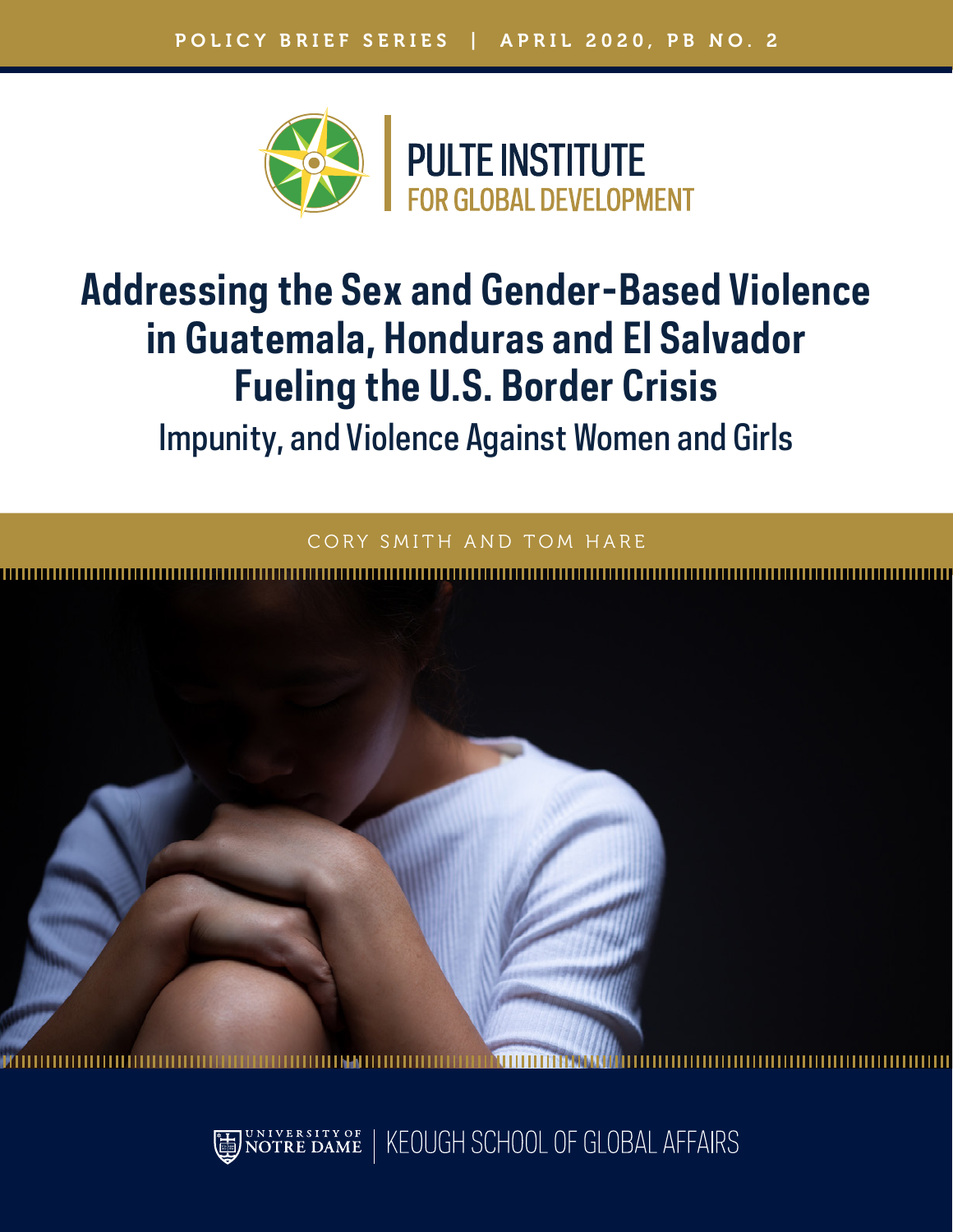## **OVERVIEW**

Pervasive violence against women and girls in Guatemala, Honduras and El Salvador is perpetrated by gangs, narco-traffickers, human traffickers and a machismo culture fueled by corruption and impunity leading to some of the highest rates of violence against women and girls in the world, including the murder of women and girls. This sexual violence is causing severe harm, including rape, domestic and sexual servitude, sexual assault, forced disappearances, human trafficking and even death in the region, forcing women and girls to flee the region and migrate to the U.S. The epidemic of sexual violence continues unabated and without consequence given an overall impunity rate of 97 percent. In Guatemala, only 3 percent of all crimes are punished, in El Salvador only 3 percent of recent court cases involving violence against women and girls have resulted in guilty verdicts, and in the Honduras 95 percent of all female murders remain unsolved.

While there have been some efforts to provide federal funding to programs that combat violence against women and girls and corruption, to date, U.S. foreign assistance to the region has been in a scatter shot approach and often 50 percent of the diminishing aid is held back by the Department of State due to Congressionally mandated conditions and triggers. U.S. foreign aid to the region reached a high water mark of \$750 million in 2016, dropping to a little under \$520 million for 2020. Compounding matters, the Trump administration "re-programmed" or reallocated over \$404 million in foreign aid funding that was congressionally directed to be spent by federal agencies on efforts in the region in the spring of 2019 to other unrelated programs in other parts of the word. This move severely impacted important programs to address the root causes of violence, because there were no longer federal funds supporting these programs. The funding to address violence against women and girls is even smaller. Only one percent of U.S. foreign aid budget to El Salvador went to address violence, an extraordinarily low amount of funding for a country that has the highest rate of murder of women and girls in Latin America and the third highest rate of murder of women and girls in the world. The combination of conditions, cuts, withholding and re-programming of U.S. funding has hindered impactful programming and meaningful evaluation of U.S. funding to address root causes of the child migration crisis.



OF RECENT COURT CASES<br>INVOLVING VIOLENCE AGAN<br>WOMEN AND GIRLS DO NO<br>RESULT IN GUILTY VERDIC INVOLVING VIOLENCE AGAINST WOMEN AND GIRLS DO NOT RESULT IN GUILTY VERDICTS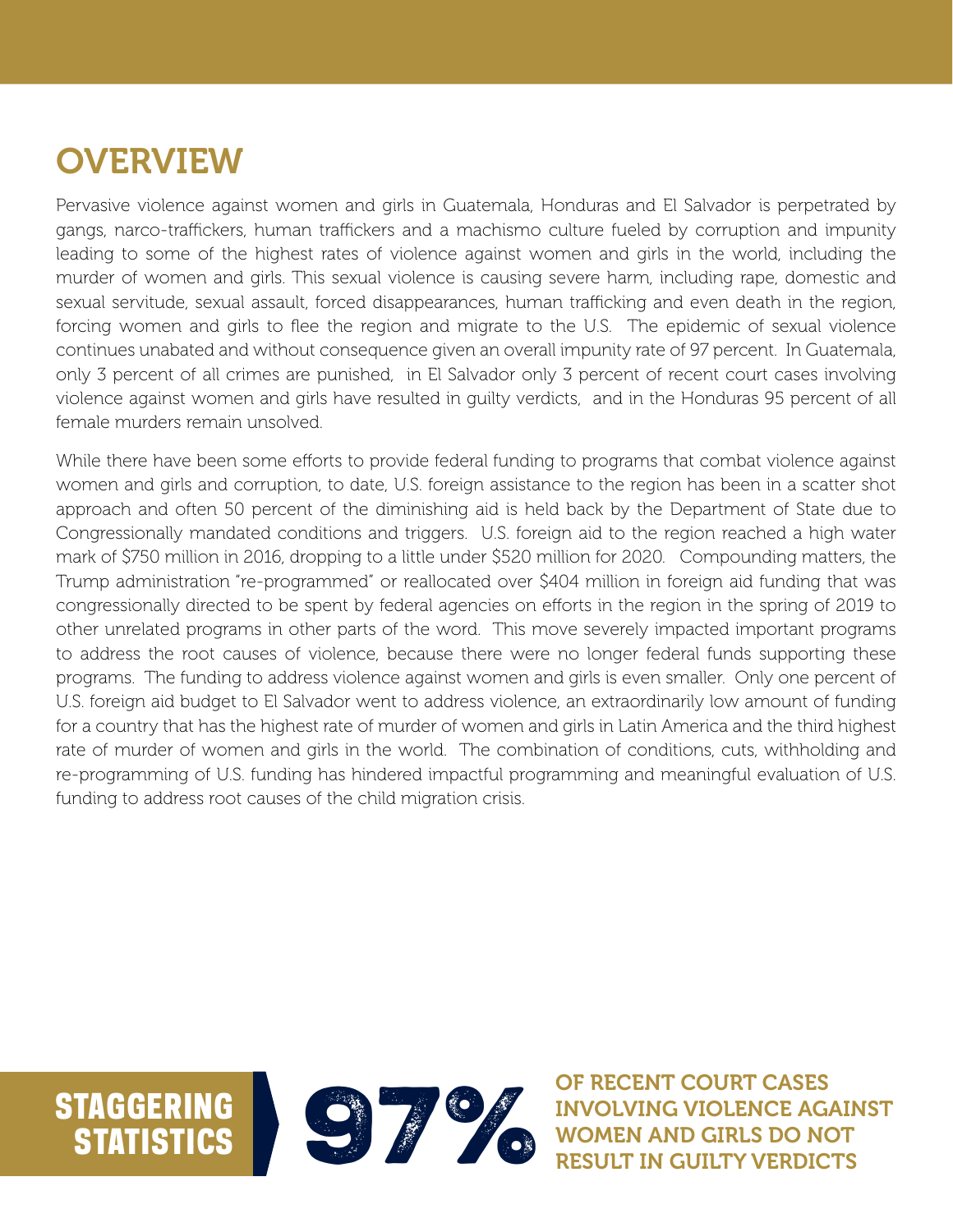## CORRUPTION, IMPUNITY, AND VIOLENCE AGAINST WOMEN AND GIRLS

According the U. S. Department of State, systemic and endemic corruption in El Salvador, Guatemala, and Honduras is one of the most significant challenges these countries face. Corruption undermines rule of law and trust in public institutions, disrupts economic development and poverty reduction and facilitates a culture of lawlessness and lack of accountability. Corruption leads to impunity and organized crime and fuels the pervasive violence against women and girls in the region. International sponsored anticorruption initiatives, like the International Commission Against Impunity in Guatemala (CICIG), have had significant success in combatting corruption by networks of corrupt officials. Given that success, however, the mandates of these initiatives have been ended by corrupt officials to protect themselves and can serve as model for future efforts to combat sex and gender-based violence in the region.

## VIOLENCE, SECURITY, AND MIGRATION

The Pulte Institute for Global Development at the University of Notre Dame has conducted several evaluations of programs that address the root causes of migration in Guatemala, Honduras, and El Salvador. Our work has examined key protective factors for violence involvement, ways to reduce recidivism, perceptions of security, and migration intentions. As evidence of the need for continued funding in the region, we have found that: the homicide rate has fallen faster and perception of security has risen faster in areas with programs supported by U.S. foreign assistance than at the country level. As violence diminishes and perception of security improves, migration intentions decrease.





COMMITTED IN HONDURAS REMAIN UNSOLVED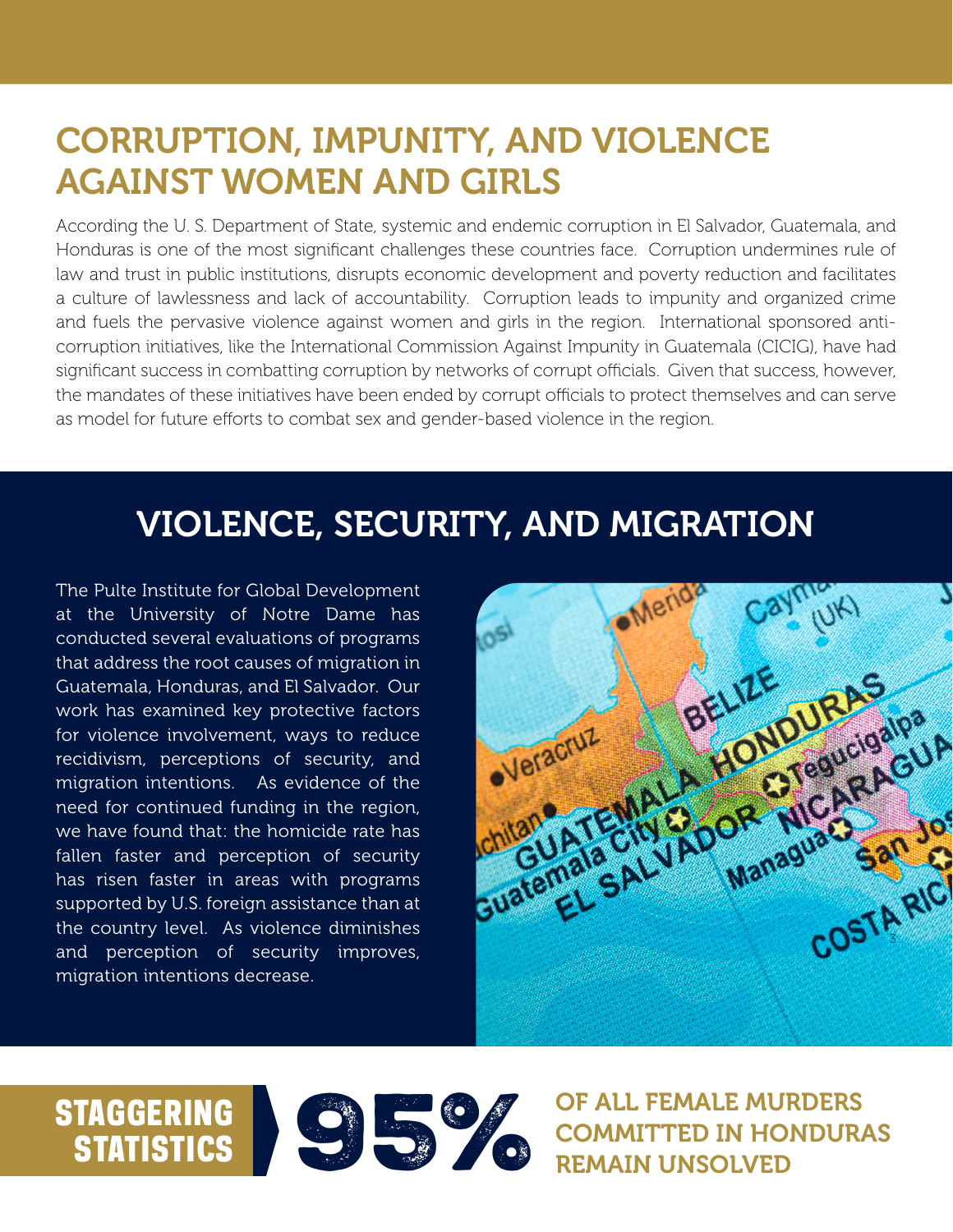### RECOMMENDATION 1:  $\bullet\bullet\bullet$ THE COMMISSION AGAINST SEX AND GENDER-BASED VIOLENCE (CAGSBV)

Political will, targeted policies, and dedicated resources in the Northern Triangle region have led to significant reductions in homicides in general and this success portends real potential for significantly reducing violence against and murder of women and girls. For example, El Salvador's homicide rate fell by 60 percent over three years in the 50 most violent areas due to effective programming. Research has also concluded that the International Commission Against Impunity reduced homicides 5 percent annually in Guatemala and homicide rates declined by 32 percent in Honduras from 2015 to 2018 due to U.S.-based foreign assistance. The potential to make significant gains in reducing violence against women and girls through U.S. foreign assistance is even more promising in context of the U.S. providing only \$600,000 or less than 1 percent of foreign assistance to El Salvador in 2018 to combat violence.

The demise of the anti-corruption and anti-impunity entities in Guatemala and Honduras and the recent election of President Bukele in El Salvador, along with Bukele's willingness to stand up a new anti-corruption mission present a unique opportunity to establish a new internationally sponsored justice initiative that would combat violence against women and girls in the Northern Triangle region.

- The U.S., the EU, and the UN working with the governments and civil society in Guatemala, Honduras, and El Salvador could collaborate collectively to sponsor a new initiative, the Commission Against Sex and Gender-Based Violence (CASGBV) with clear mandates to combat and prevent pervasive violence against women and girls in Guatemala, Honduras, and El Salvador would provide significant resources and support to target the impunity gap around sexual and gender-based violence.
- The Commission would be given a five-year mandate subject to renewal. It would be structured to ensure that it is constitutional in each country while maintaining independence from the executive branch. Its core mission would be to support national prosecutors and existing national tribunals and courts targeting femicides and other forms of sexual and gender-based violence. The CASGBV would focus on providing funding, capacity and resources to enforce existing laws, establish SGBV courts or support existing specialized courts, prosecute the perpetrators and provide survivor aftercare. Other services would include gathering and analyzing forensic evidence like DNA, legal representation, and providing protective orders. Accountability for perpetrators would include both punishment and rehabilitation to address the patriarchal and machismo culture in the NTCA.
- The U.S. could provide \$150 million in foreign assistance to El Salvador, Guatemala, and Honduras to establish the new Commission with an additional funding designated to each nation's Attorney General conditioned on cooperation and support of the CASGBV. The Commission would include a target of a 10 percent annual reduction in violence against women and girls in year three to five of its first term.

STATISTICS

STAGGERING STATISTICS STATISTICS IN GUATEMALA ARE NOT PUNISHED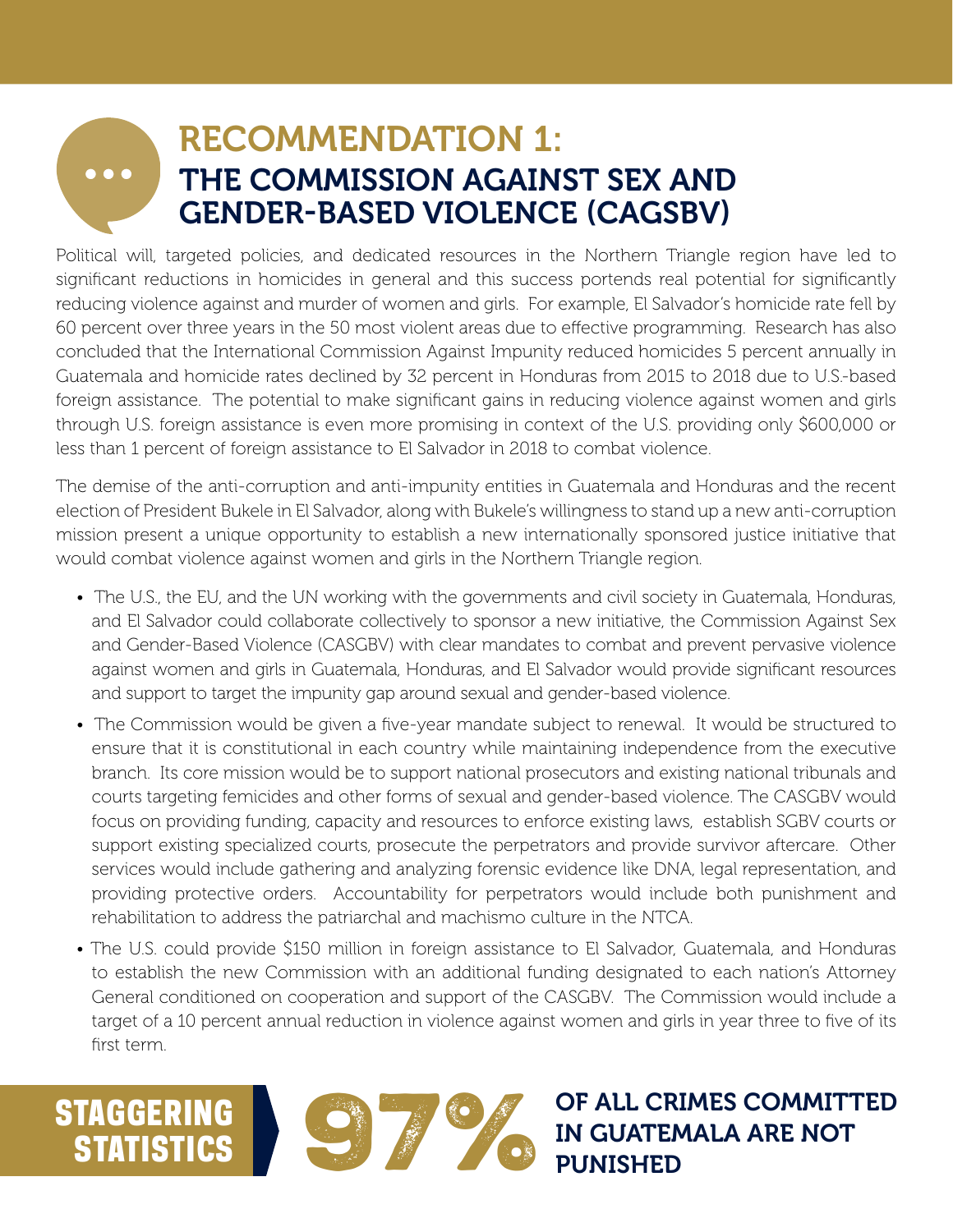# $\bullet\bullet\bullet$

### RECOMMENDATION 2: TARGETED U.S. FUNDING TO COMBAT SEX AND GENDER-BASED VIOLENCE AND CORRUPTION

- The U.S. government should enact legislation to address root causes of violence against women and girls and provide federal funding as foreign assistance to the region to address sex and genderbased violence and combat corruption. Such legislation would build upon two current bills that have been introduced in this legislative session, the "US-Northern Triangle Enhanced Engagement Act of 2019" (HR 2615) and "Central American Women and Girls Protection Act of 2019" (HR 2836/S1781) and provide more robust funding to address root causes.
- President Trump in the President's Budget Request for Fiscal Year 22 and the U.S. Congress in the Fiscal Year 22 State, Foreign, Operations spending bill should provide \$1 billion to civil society and nongovernmental organizations for the U.S. Strategy for Engagement in Central America to address the root causes of forced migration from the region. Of the \$1 billion, \$225 million should be appropriated to address and prevent violence against women and girls including targeting such violence caused by gangs, narco-traffickers, human traffickers, impunity, and corruption.
- Of the \$225 million to address the root causes of violence against women and girls, Congress should provide \$60 million each to El Salvador, Honduras, and Guatemala for a total of \$180 million to create a new internationally sponsored justice initiative that would combat sex and gender-based violence in the region. The U.S., the EU, the UN, and civil society in these countries would partner to stand up new initiatives with clear mandates to combat pervasive SGBV in Guatemala, Honduras, and El Salvador. The Commission Against Sex and Gender-Based Violence (CAGSBV) with a five-year renewable mandate, would target impunity in the violence against and murder of women and girls in partnership with these countries, the U.S., the EU, and the UN. In addition, \$15 million each for the Attorney Generals of Honduras, Guatemala and El Salvador to prevent and combat violence against women and girls conditioned on cooperation with the Commission Against Sex and Gender-Based Violence (CAGSBV).
- Congress should also pass an at least five-year authorization that can be reauthorized with funding for each of the countries in the Northern Triangle region that would address violence against women and girls and would combat drug cartels, corruption, criminal gangs, and address impunity—key drivers of such violence in the region. In addition to addressing the root causes of the current migration crisis, this bill would authorize the CAGSBV and recommended funding for the Commission and the Attorneys Generals of Honduras, Guatemala and El Salvador.
- Congress should condition anti-corruption foreign aid on the restoration of the International Commission Against Impunity (CICIG) in Guatemala, the restoration of the Mission to Support the Fight against Corruption and Impunity in Honduras (MACCIH) in Honduras and the establishment of an anti-corruption entity in El Salvador. Upon restoration of the anti-corruption entities, the U.S. will provide \$100 million each to Guatemala, Honduras and El Salvador to support the anti-corruption initiatives.